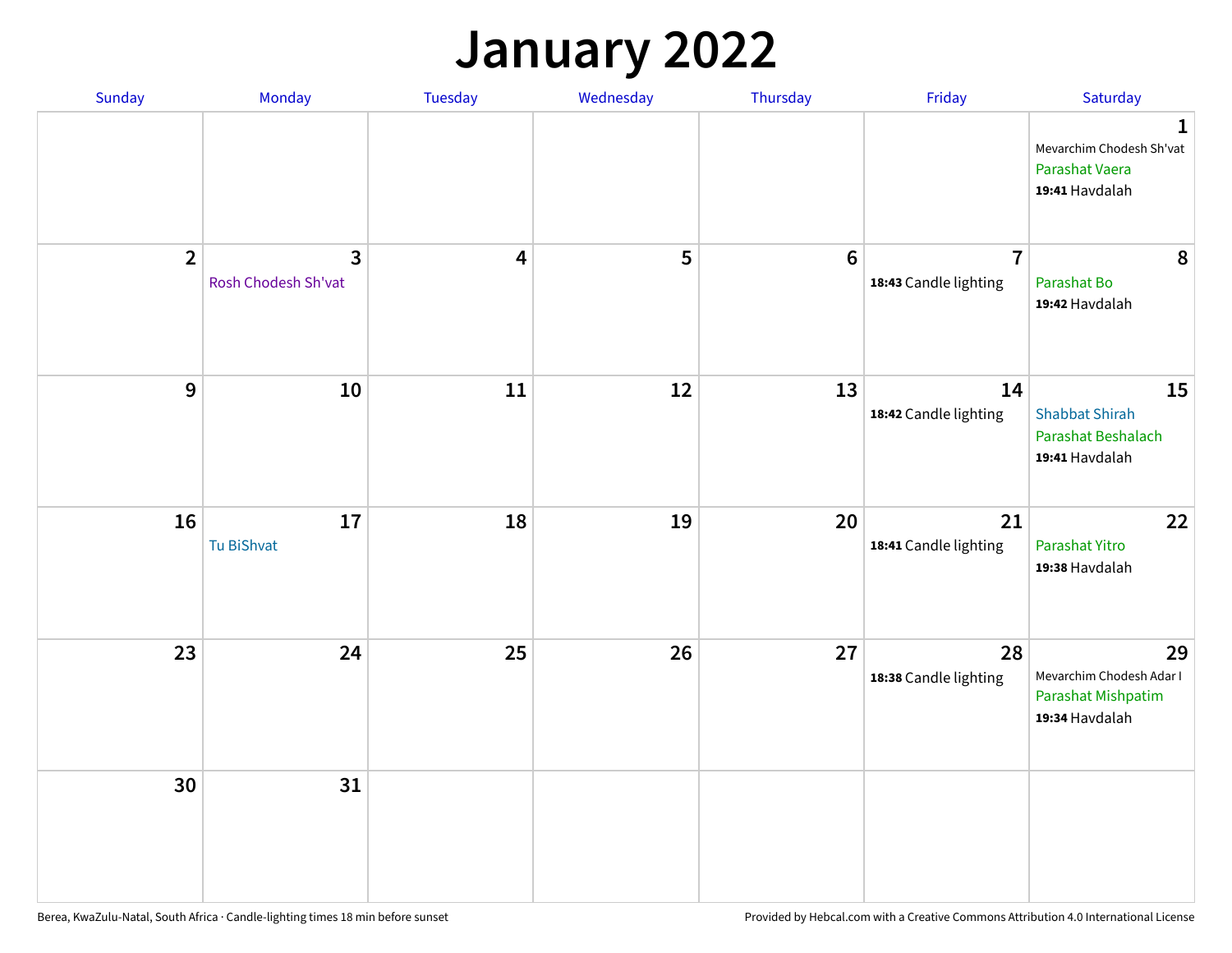# **February 2022**

| Sunday | Monday                  | <b>Tuesday</b>                      | Wednesday                             | Thursday | Friday                                           | Saturday                                                                                          |
|--------|-------------------------|-------------------------------------|---------------------------------------|----------|--------------------------------------------------|---------------------------------------------------------------------------------------------------|
|        |                         | $\mathbf{1}$<br>Rosh Chodesh Adar I | $\overline{2}$<br>Rosh Chodesh Adar I | 3        | $\overline{\mathbf{4}}$<br>18:34 Candle lighting | 5<br>Parashat Terumah<br>19:29 Havdalah                                                           |
| $6\,$  | $\overline{\mathbf{7}}$ | 8                                   | 9                                     | 10       | 11<br>18:28 Candle lighting                      | 12<br>Parashat Tetzaveh<br>19:23 Havdalah                                                         |
| 13     | 14                      | 15<br><b>Purim Katan</b>            | 16                                    | 17       | 18<br>18:22 Candle lighting                      | 19<br>Parashat Ki Tisa<br>19:16 Havdalah                                                          |
| 20     | 21                      | 22                                  | 23                                    | 24       | 25<br>18:15 Candle lighting                      | 26<br><b>Shabbat Shekalim</b><br>Mevarchim Chodesh Adar II<br>Parashat Vayakhel<br>19:09 Havdalah |
| 27     | 28                      |                                     |                                       |          |                                                  |                                                                                                   |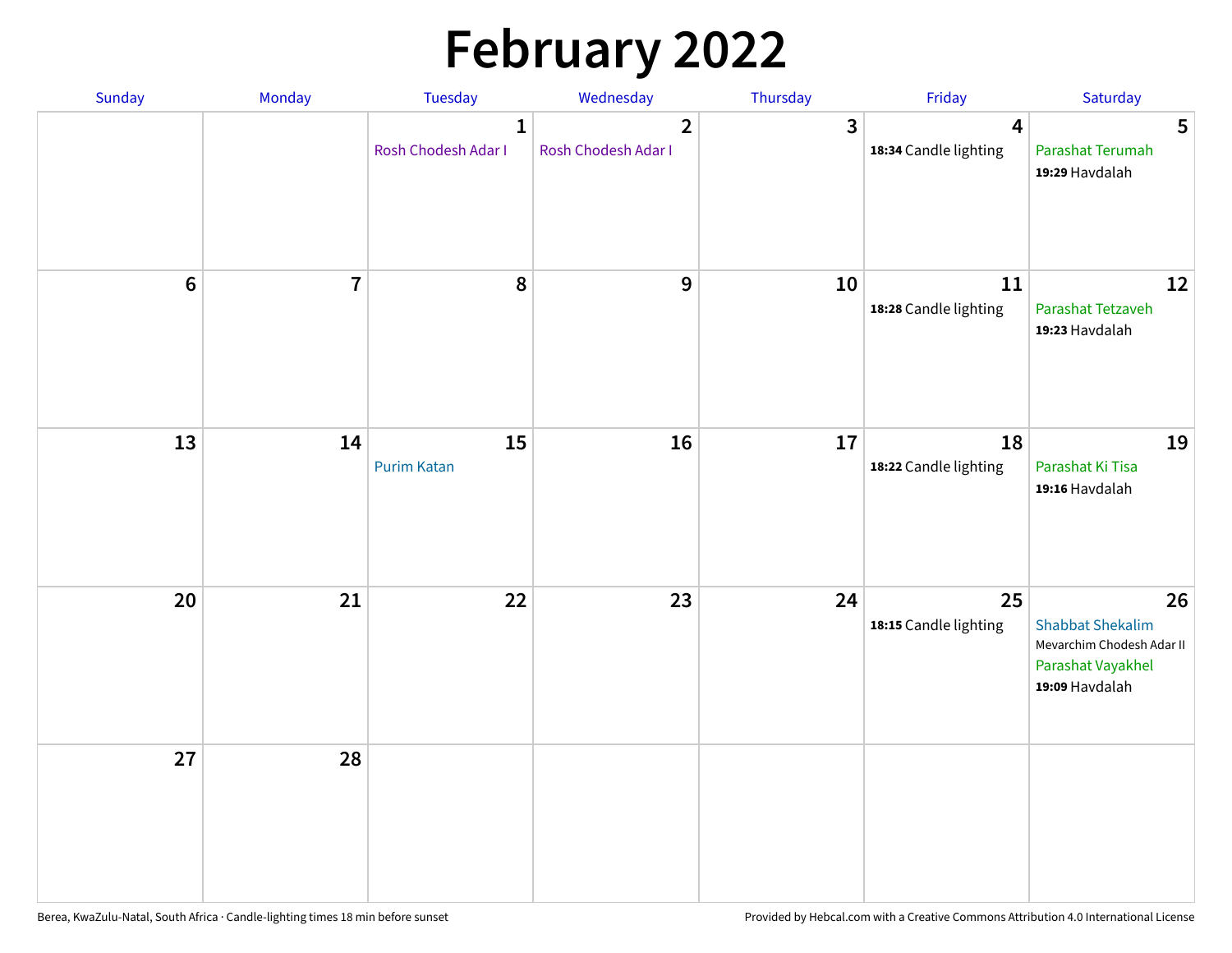## **March 2022**

| Sunday           | Monday         | <b>Tuesday</b> | Wednesday                                                                                | Thursday                  | Friday                                              | Saturday                                                                                   |
|------------------|----------------|----------------|------------------------------------------------------------------------------------------|---------------------------|-----------------------------------------------------|--------------------------------------------------------------------------------------------|
|                  |                | $\mathbf{1}$   | $\overline{2}$                                                                           | 3<br>Rosh Chodesh Adar II | 4<br>Rosh Chodesh Adar II<br>18:08 Candle lighting  | 5<br>Parashat Pekudei<br>19:01 Havdalah                                                    |
| $\boldsymbol{6}$ | $\overline{7}$ | 8              | 9                                                                                        | 10                        | 11<br>17:59 Candle lighting                         | 12<br><b>Shabbat Zachor</b><br>Parashat Vayikra<br>18:52 Havdalah                          |
| 13               | 14             | 15             | 16<br>04:46 Fast begins<br><b>Ta'anit Esther</b><br>18:41 Fast ends<br><b>Erev Purim</b> | 17<br>Purim               | 18<br><b>Shushan Purim</b><br>17:51 Candle lighting | 19<br>Parashat Tzav<br>18:44 Havdalah                                                      |
| 20               | 21             | 22             | 23                                                                                       | 24                        | 25<br>17:43 Candle lighting                         | 26<br><b>Shabbat Parah</b><br>Mevarchim Chodesh Nisan<br>Parashat Shmini<br>18:35 Havdalah |
| 27               | 28             | 29             | 30                                                                                       | 31                        |                                                     |                                                                                            |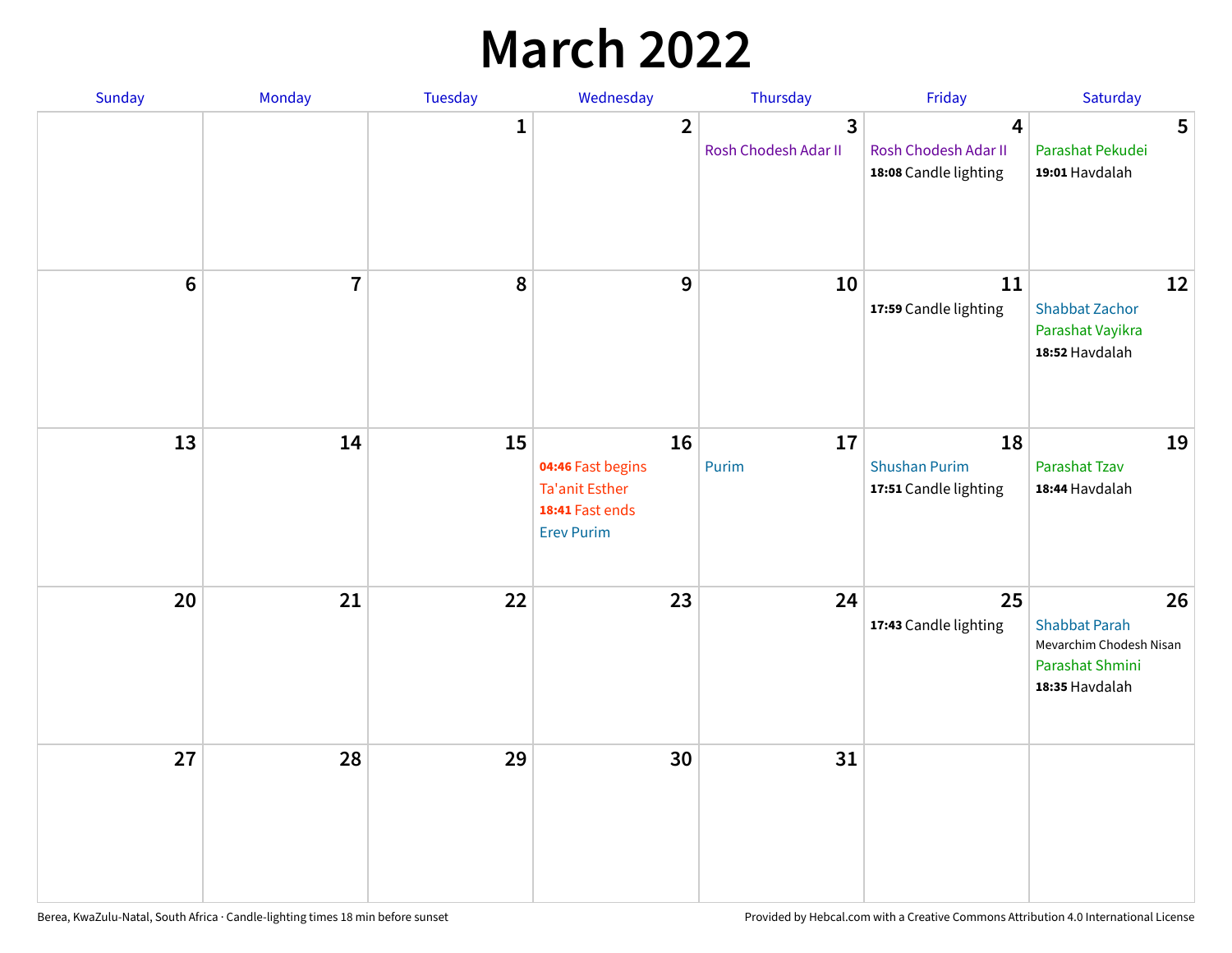## **April 2022**

| Sunday                                   | Monday                  | <b>Tuesday</b>         | Wednesday             | Thursday                                        | Friday                                                                                            | Saturday                                                                                                            |
|------------------------------------------|-------------------------|------------------------|-----------------------|-------------------------------------------------|---------------------------------------------------------------------------------------------------|---------------------------------------------------------------------------------------------------------------------|
|                                          |                         |                        |                       |                                                 | $\mathbf{1}$<br>17:34 Candle lighting                                                             | $\overline{2}$<br><b>Shabbat HaChodesh</b><br><b>Rosh Chodesh Nisan</b><br><b>Parashat Tazria</b><br>18:27 Havdalah |
| 3                                        | $\overline{4}$          | 5                      | $6\phantom{1}6$       | $\overline{7}$                                  | 8<br>17:26 Candle lighting                                                                        | 9<br><b>Shabbat HaGadol</b><br>Parashat Metzora<br>18:19 Havdalah                                                   |
| 10                                       | 11<br>Yom HaAliyah      | 12                     | 13                    | 14                                              | 15<br>05:04 Fast begins<br><b>Ta'anit Bechorot</b><br><b>Erev Pesach</b><br>17:18 Candle lighting | 16<br>Pesach I<br>18:12 Candle lighting                                                                             |
| 17<br><b>Pesach II</b><br>18:11 Havdalah | 18<br>Pesach III (CH"M) | 19<br>Pesach IV (CH"M) | 20<br>Pesach V (CH"M) | 21<br>Pesach VI (CH"M)<br>17:12 Candle lighting | 22<br><b>Pesach VII</b><br>17:11 Candle lighting                                                  | 23<br><b>Pesach VIII</b><br>18:05 Havdalah                                                                          |
| 24                                       | 25                      | 26                     | 27                    | 28<br>Yom HaShoah                               | 29<br>17:05 Candle lighting                                                                       | 30<br>Mevarchim Chodesh Iyyar<br>Parashat Achrei Mot<br>17:59 Havdalah                                              |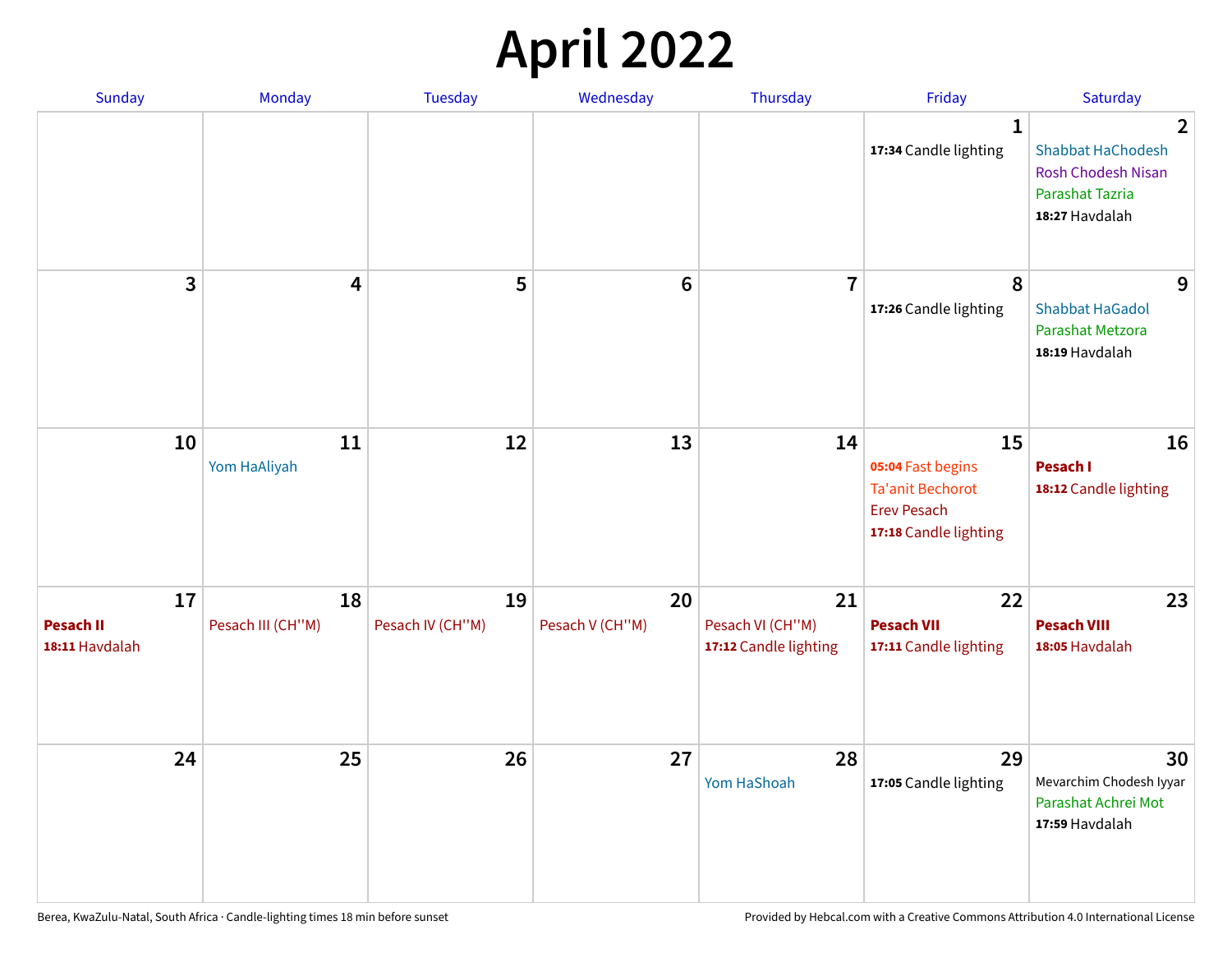## **May 2022**

| Sunday                  | Monday                               | Tuesday                         | Wednesday          | Thursday            | Friday                                  | Saturday                                                               |
|-------------------------|--------------------------------------|---------------------------------|--------------------|---------------------|-----------------------------------------|------------------------------------------------------------------------|
| 1<br>Rosh Chodesh Iyyar | $\overline{2}$<br>Rosh Chodesh Iyyar | 3                               | 4<br>Yom HaZikaron | 5<br>Yom HaAtzma'ut | $6\phantom{1}$<br>16:59 Candle lighting | $\overline{7}$<br>Parashat Kedoshim<br>17:53 Havdalah                  |
| $\pmb{8}$               | $\mathbf{9}$                         | 10                              | 11                 | 12                  | 13<br>16:54 Candle lighting             | 14<br><b>Parashat Emor</b><br>17:49 Havdalah                           |
| 15<br>Pesach Sheni      | 16                                   | 17                              | 18                 | 19<br>Lag BaOmer    | 20<br>16:50 Candle lighting             | 21<br>Parashat Behar<br>17:46 Havdalah                                 |
| 22                      | 23                                   | 24                              | 25                 | 26                  | 27<br>16:47 Candle lighting             | 28<br>Mevarchim Chodesh Sivan<br>Parashat Bechukotai<br>17:43 Havdalah |
| 29<br>Yom Yerushalayim  | 30                                   | 31<br><b>Rosh Chodesh Sivan</b> |                    |                     |                                         |                                                                        |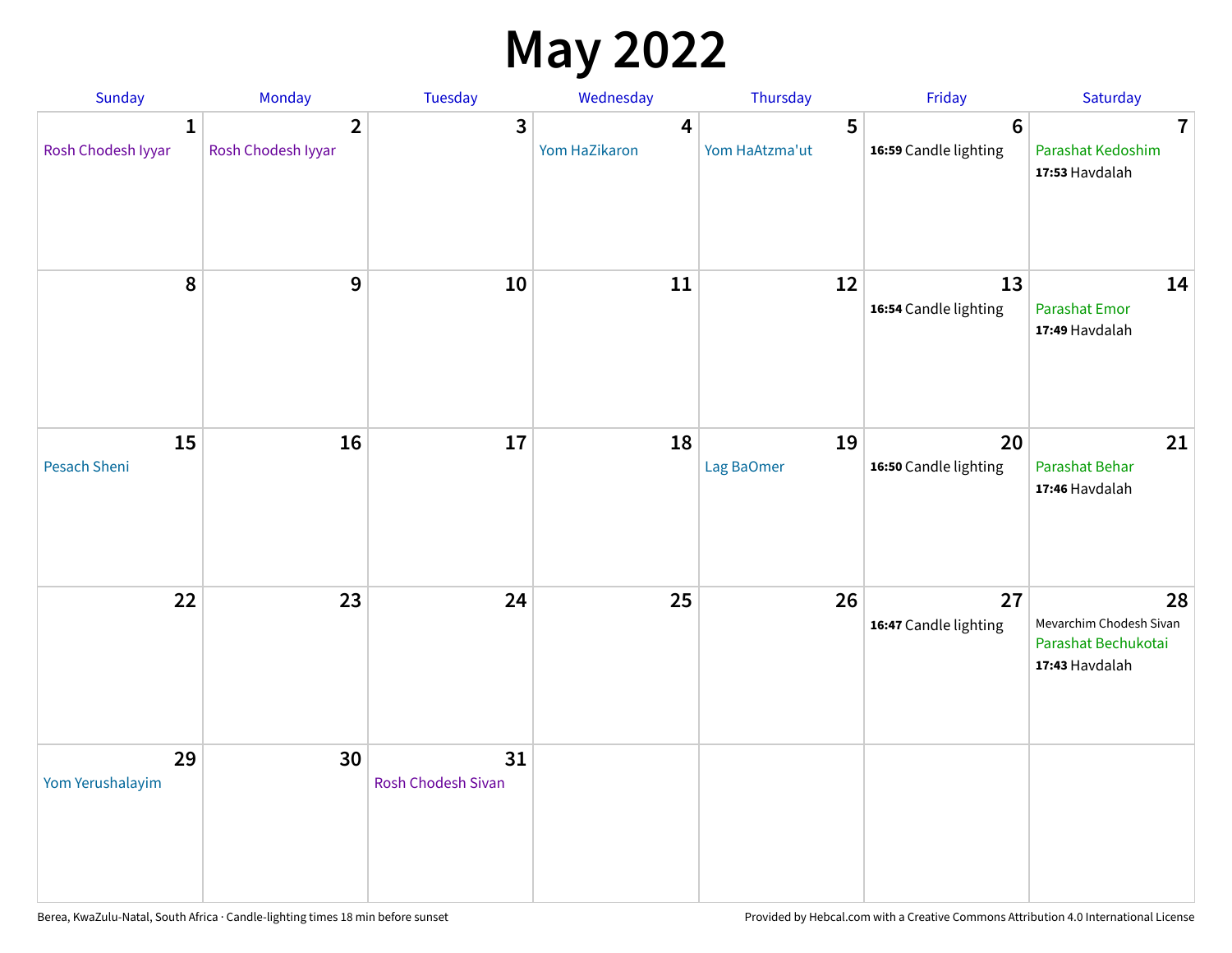#### **June 2022**

| Sunday                                         | Monday                                                | Tuesday        | Wednesday                       | Thursday                        | Friday                      | Saturday                                                               |
|------------------------------------------------|-------------------------------------------------------|----------------|---------------------------------|---------------------------------|-----------------------------|------------------------------------------------------------------------|
|                                                |                                                       |                | 1                               | $\overline{2}$                  | 3<br>16:45 Candle lighting  | 4<br><b>Erev Shavuot</b><br>Parashat Bamidbar<br>17:42 Candle lighting |
| 5<br><b>Shavuot I</b><br>17:42 Candle lighting | $6\phantom{1}$<br><b>Shavuot II</b><br>17:42 Havdalah | $\overline{7}$ | 8                               | 9                               | 10<br>16:45 Candle lighting | 11<br><b>Parashat Nasso</b><br>17:42 Havdalah                          |
| 12                                             | 13                                                    | 14             | 15                              | 16                              | 17<br>16:45 Candle lighting | 18<br>Parashat Beha'alotcha<br>17:43 Havdalah                          |
| 19                                             | 20                                                    | 21             | 22                              | 23                              | 24<br>16:47 Candle lighting | 25<br>Mevarchim Chodesh Tamuz<br>Parashat Sh'lach<br>17:44 Havdalah    |
| 26                                             | 27                                                    | 28             | 29<br><b>Rosh Chodesh Tamuz</b> | 30<br><b>Rosh Chodesh Tamuz</b> |                             |                                                                        |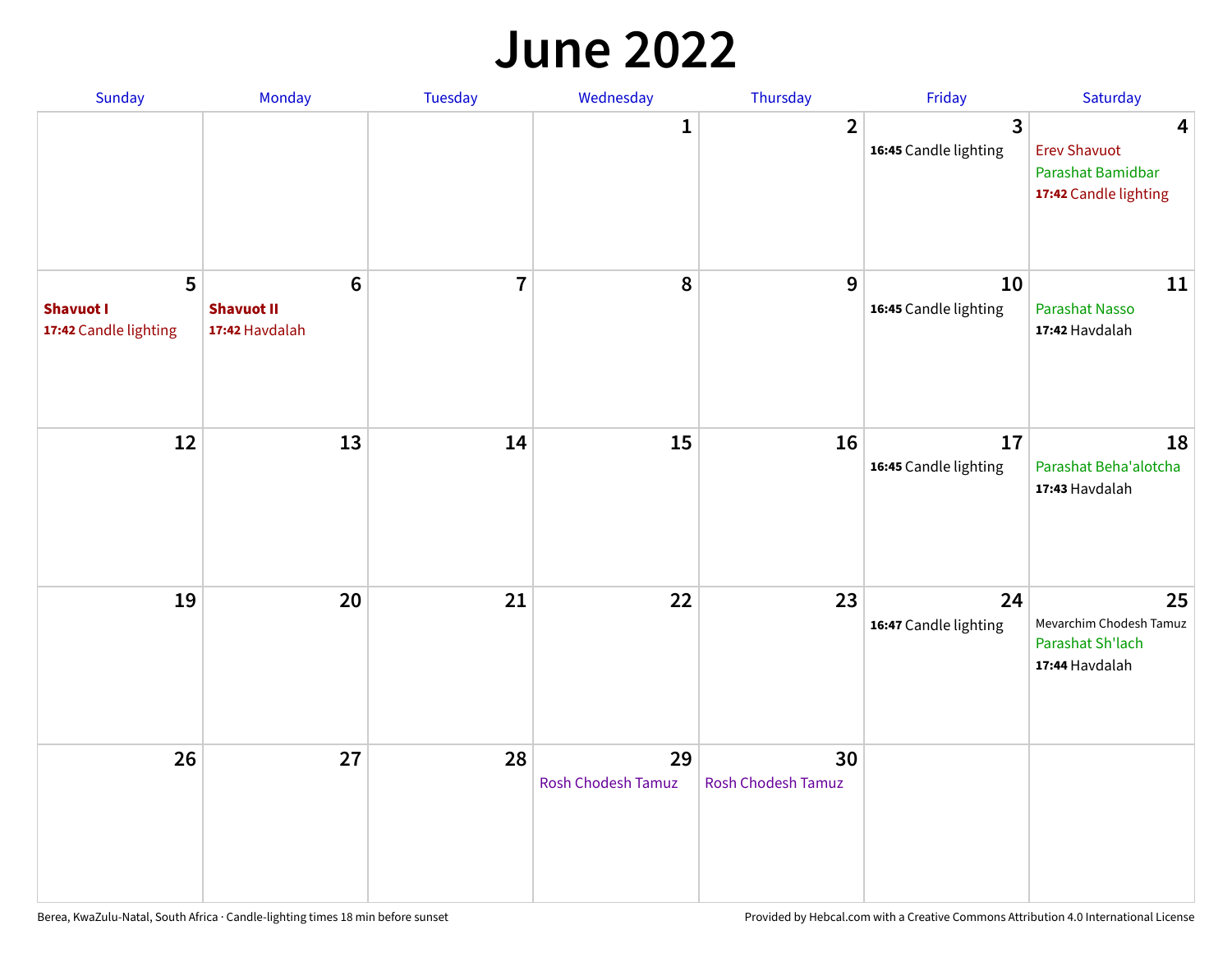## **July 2022**

| Sunday                                                           | Monday                  | Tuesday | Wednesday      | Thursday       | Friday                                         | Saturday                                                                |
|------------------------------------------------------------------|-------------------------|---------|----------------|----------------|------------------------------------------------|-------------------------------------------------------------------------|
|                                                                  |                         |         |                |                | $\mathbf{1}$<br>16:49 Candle lighting          | $\overline{2}$<br>Parashat Korach<br>17:47 Havdalah                     |
| $\mathbf{3}$                                                     | $\overline{\mathbf{4}}$ | 5       | $6\phantom{1}$ | $\overline{7}$ | 8<br>16:52 Candle lighting                     | 9<br>Parashat Chukat<br>17:50 Havdalah                                  |
| 10                                                               | 11                      | 12      | 13             | 14             | 15<br>16:56 Candle lighting                    | 16<br><b>Parashat Balak</b><br>17:53 Havdalah                           |
| 17<br>05:35 Fast begins<br><b>Tzom Tammuz</b><br>17:46 Fast ends | 18                      | 19      | 20             | 21             | 22<br>16:59 Candle lighting                    | 23<br>Mevarchim Chodesh Av<br><b>Parashat Pinchas</b><br>17:56 Havdalah |
| 24                                                               | 25                      | 26      | 27             | 28             | 29<br>Rosh Chodesh Av<br>17:03 Candle lighting | 30<br>Parashat Matot-Masei<br>18:00 Havdalah                            |
| 31                                                               |                         |         |                |                |                                                |                                                                         |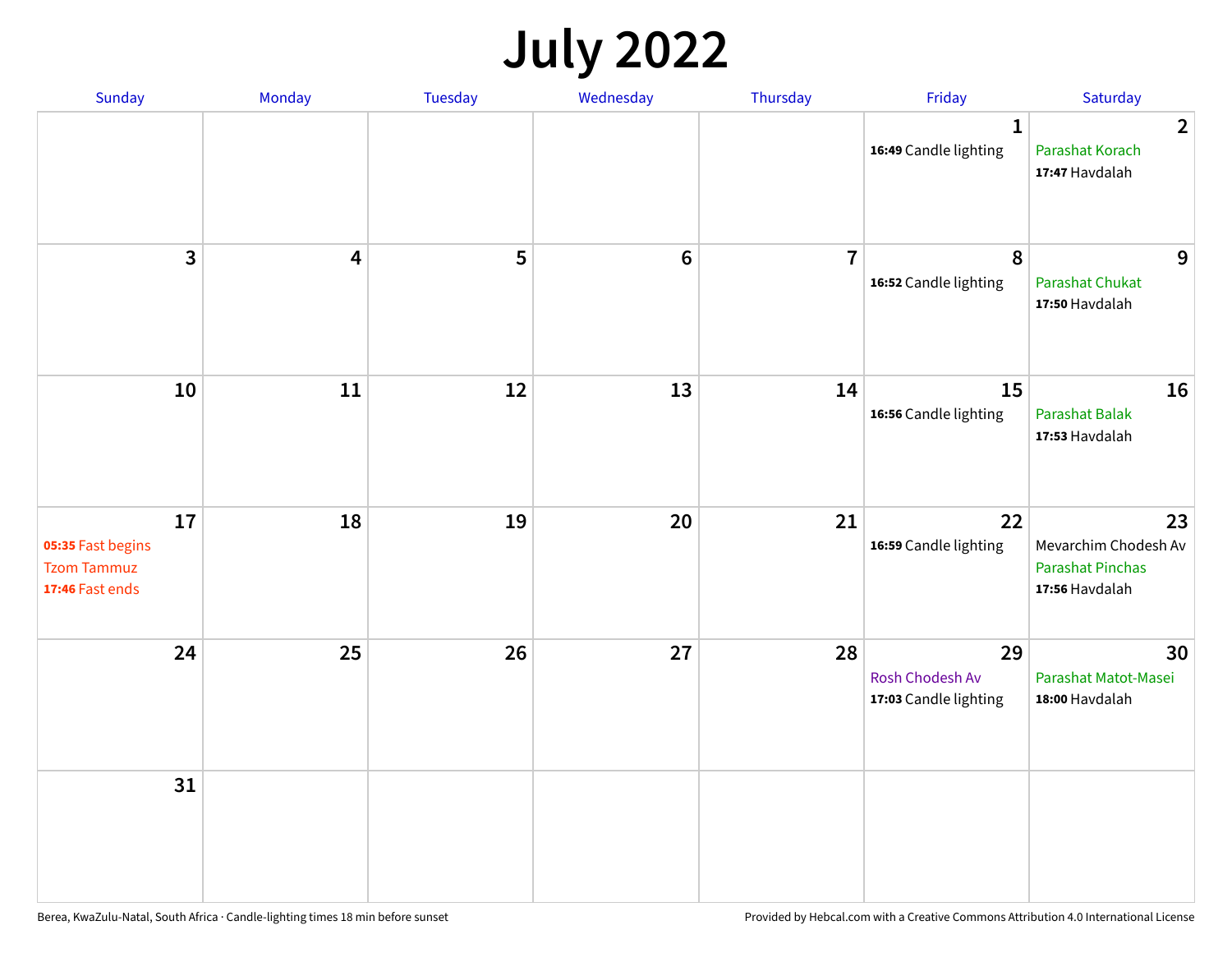## **August 2022**

| Sunday                                                      | Monday       | Tuesday        | Wednesday | Thursday | Friday                                 | Saturday                                                                                                                |
|-------------------------------------------------------------|--------------|----------------|-----------|----------|----------------------------------------|-------------------------------------------------------------------------------------------------------------------------|
|                                                             | $\mathbf{1}$ | $\overline{2}$ | 3         | 4        | 5<br>17:08 Candle lighting             | $6\phantom{1}6$<br><b>Shabbat Chazon</b><br>17:27 Fast begins<br>Erev Tish'a B'Av<br>Parashat Devarim<br>18:04 Havdalah |
| $\overline{7}$<br>Tish'a B'Av (observed)<br>17:57 Fast ends | 8            | 9              | 10        | 11       | 12<br>Tu B'Av<br>17:12 Candle lighting | 13<br><b>Shabbat Nachamu</b><br>Parashat Vaetchanan<br>18:07 Havdalah                                                   |
| 14                                                          | 15           | 16             | 17        | 18       | 19<br>17:16 Candle lighting            | 20<br>Mevarchim Chodesh Elul<br>Parashat Eikev<br>18:11 Havdalah                                                        |
| 21                                                          | 22           | 23             | 24        | 25       | 26<br>17:19 Candle lighting            | 27<br>Rosh Chodesh Elul<br>Parashat Re'eh<br>18:14 Havdalah                                                             |
| 28<br>Rosh Hashana LaBehemot<br>Rosh Chodesh Elul           | 29           | 30             | 31        |          |                                        |                                                                                                                         |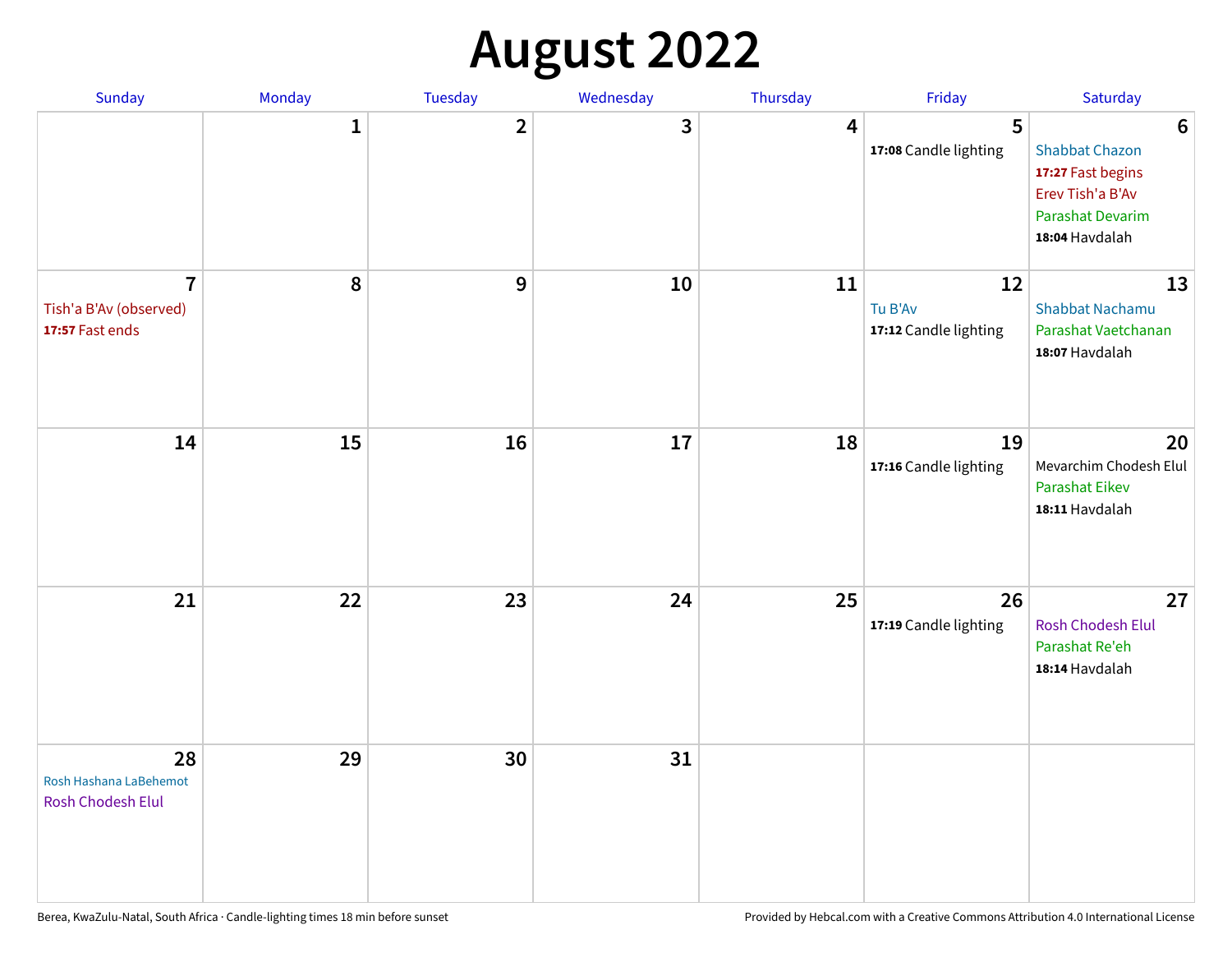## **September 2022**

| Sunday                                           | Monday                                           | Tuesday                                        | Wednesday                                                          | Thursday     | Friday                                  | Saturday                                                  |
|--------------------------------------------------|--------------------------------------------------|------------------------------------------------|--------------------------------------------------------------------|--------------|-----------------------------------------|-----------------------------------------------------------|
|                                                  |                                                  |                                                |                                                                    | $\mathbf{1}$ | $\overline{2}$<br>17:23 Candle lighting | 3<br><b>Parashat Shoftim</b><br>18:18 Havdalah            |
| $\overline{\mathbf{4}}$                          | 5                                                | $6\phantom{1}6$                                | $\overline{7}$                                                     | 8            | 9<br>17:27 Candle lighting              | 10<br>Parashat Ki Teitzei<br>18:21 Havdalah               |
| $11\,$                                           | 12                                               | 13                                             | 14                                                                 | 15           | 16<br>17:31 Candle lighting             | 17<br>Leil Selichot<br>Parashat Ki Tavo<br>18:25 Havdalah |
| 18                                               | 19                                               | 20                                             | 21                                                                 | 22           | 23<br>17:34 Candle lighting             | 24<br>Parashat Nitzavim<br>18:29 Havdalah                 |
| 25<br>Erev Rosh Hashana<br>17:35 Candle lighting | 26<br>Rosh Hashana 5783<br>18:30 Candle lighting | 27<br><b>Rosh Hashana II</b><br>18:30 Havdalah | 28<br>04:27 Fast begins<br><b>Tzom Gedaliah</b><br>18:24 Fast ends | 29           | 30<br>17:38 Candle lighting             |                                                           |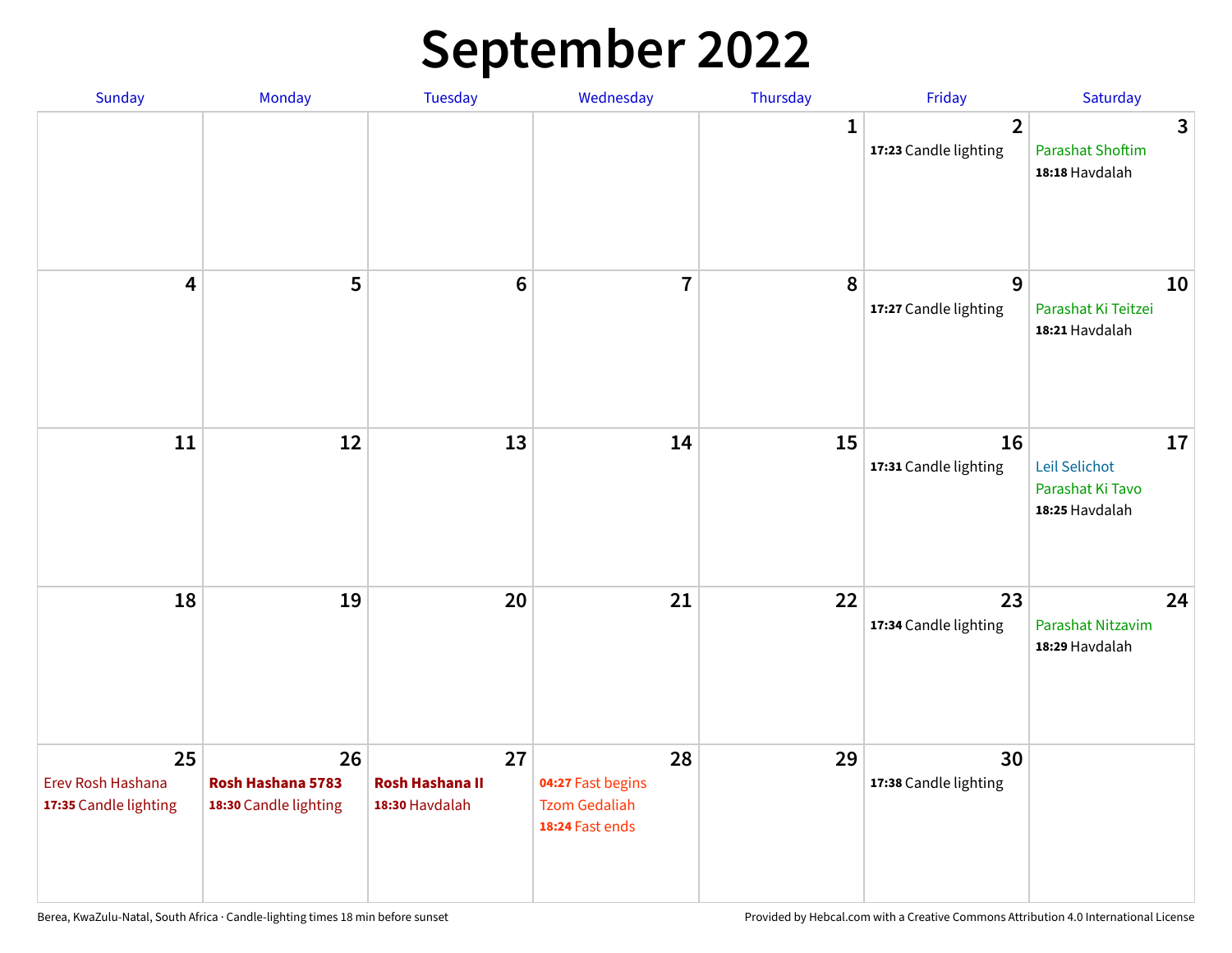## **October 2022**

| Sunday                                                   | Monday                                               | <b>Tuesday</b>                                                    | Wednesday                                | Thursday               | Friday                                         | Saturday                                                                       |
|----------------------------------------------------------|------------------------------------------------------|-------------------------------------------------------------------|------------------------------------------|------------------------|------------------------------------------------|--------------------------------------------------------------------------------|
|                                                          |                                                      |                                                                   |                                          |                        |                                                | $\mathbf 1$<br><b>Shabbat Shuva</b><br>Parashat Vayeilech<br>18:33 Havdalah    |
| $\overline{2}$                                           | $\mathbf{3}$                                         | $\overline{4}$<br><b>Erev Yom Kippur</b><br>17:40 Candle lighting | 5<br><b>Yom Kippur</b><br>18:35 Havdalah | 6                      | $\overline{7}$<br>17:42 Candle lighting        | 8<br>Parashat Ha'Azinu<br>18:37 Havdalah                                       |
| 9<br><b>Erev Sukkot</b><br>17:43 Candle lighting         | 10<br><b>Sukkot I</b><br>18:39 Candle lighting       | 11<br><b>Sukkot II</b><br>18:39 Havdalah                          | 12<br>Sukkot III (CH"M)                  | 13<br>Sukkot IV (CH"M) | 14<br>Sukkot V (CH"M)<br>17:47 Candle lighting | 15<br>Sukkot VI (CH"M)<br>18:42 Havdalah                                       |
| 16<br>Sukkot VII (Hoshana Raba)<br>17:48 Candle lighting | 17<br><b>Shmini Atzeret</b><br>18:43 Candle lighting | 18<br><b>Simchat Torah</b><br>18:44 Havdalah                      | 19                                       | 20                     | 21<br>17:51 Candle lighting                    | 22<br>Mevarchim Chodesh Cheshvan<br><b>Parashat Bereshit</b><br>18:47 Havdalah |
| 23                                                       | 24                                                   | 25<br>Rosh Chodesh Cheshvan                                       | 26<br>Rosh Chodesh Cheshvan              | 27                     | 28<br>17:56 Candle lighting                    | 29<br>Parashat Noach<br>18:53 Havdalah                                         |
| 30                                                       | 31                                                   |                                                                   |                                          |                        |                                                |                                                                                |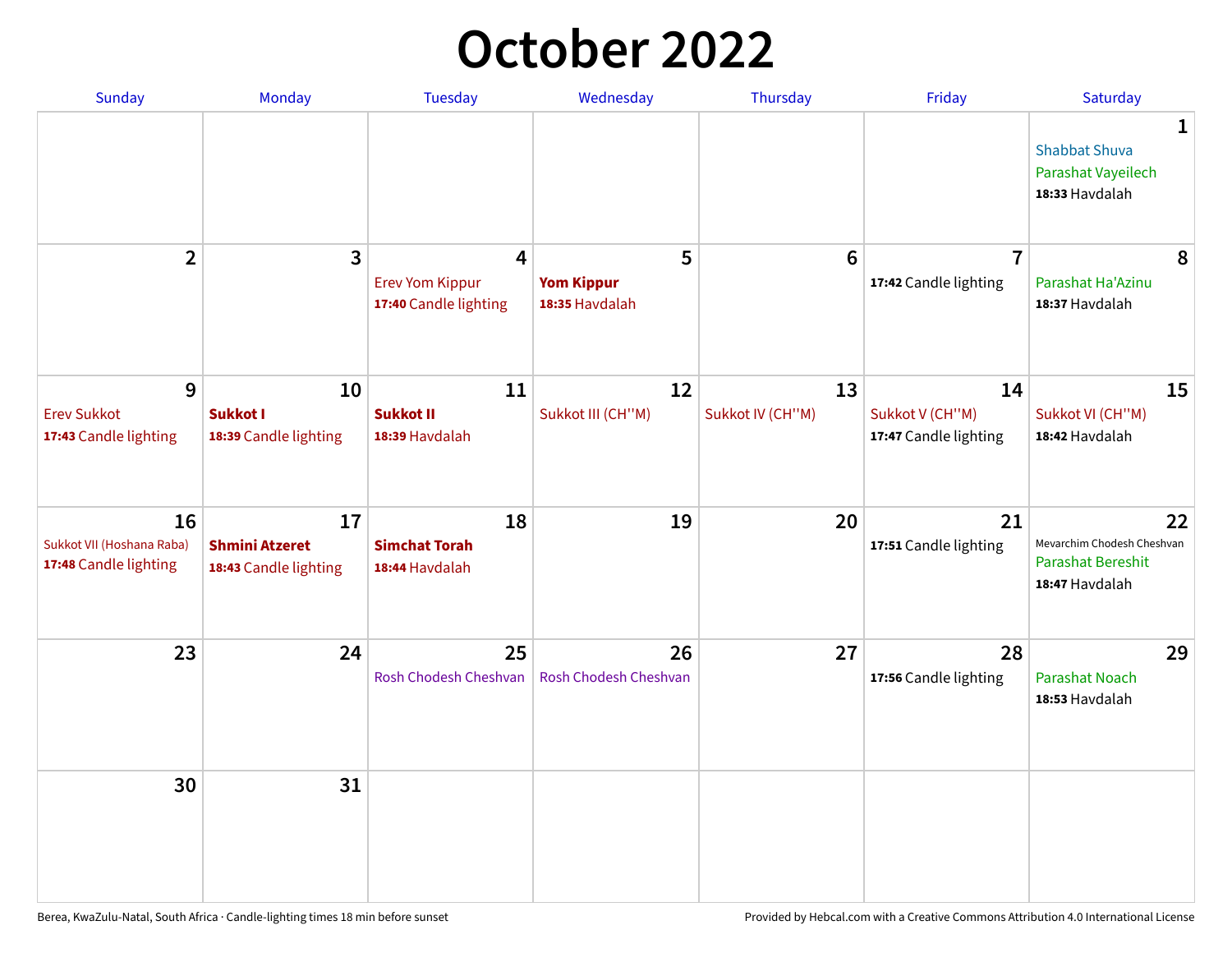## **November 2022**

| Sunday         | Monday                  | <b>Tuesday</b>                                 | Wednesday        | Thursday                  | Friday                                             | Saturday                                                                 |
|----------------|-------------------------|------------------------------------------------|------------------|---------------------------|----------------------------------------------------|--------------------------------------------------------------------------|
|                |                         | $\mathbf{1}$<br>Yom HaAliyah School Observance | $\overline{2}$   | $\mathbf{3}$              | $\overline{\mathbf{4}}$<br>18:02 Candle lighting   | 5<br>Parashat Lech-Lecha<br>18:59 Havdalah                               |
| $6\phantom{a}$ | $\overline{\mathbf{7}}$ | 8                                              | $\boldsymbol{9}$ | 10                        | 11<br>18:07 Candle lighting                        | 12<br>Parashat Vayera<br>19:05 Havdalah                                  |
| 13             | 14                      | 15                                             | 16               | 17                        | 18<br>18:13 Candle lighting                        | 19<br>Mevarchim Chodesh Kislev<br>Parashat Chayei Sara<br>19:12 Havdalah |
| 20             | 21                      | 22                                             | 23<br>Sigd       | 24<br>Rosh Chodesh Kislev | 25<br>Rosh Chodesh Kislev<br>18:19 Candle lighting | 26<br>Parashat Toldot<br>19:18 Havdalah                                  |
| 27             | 28                      | 29                                             | 30               |                           |                                                    |                                                                          |